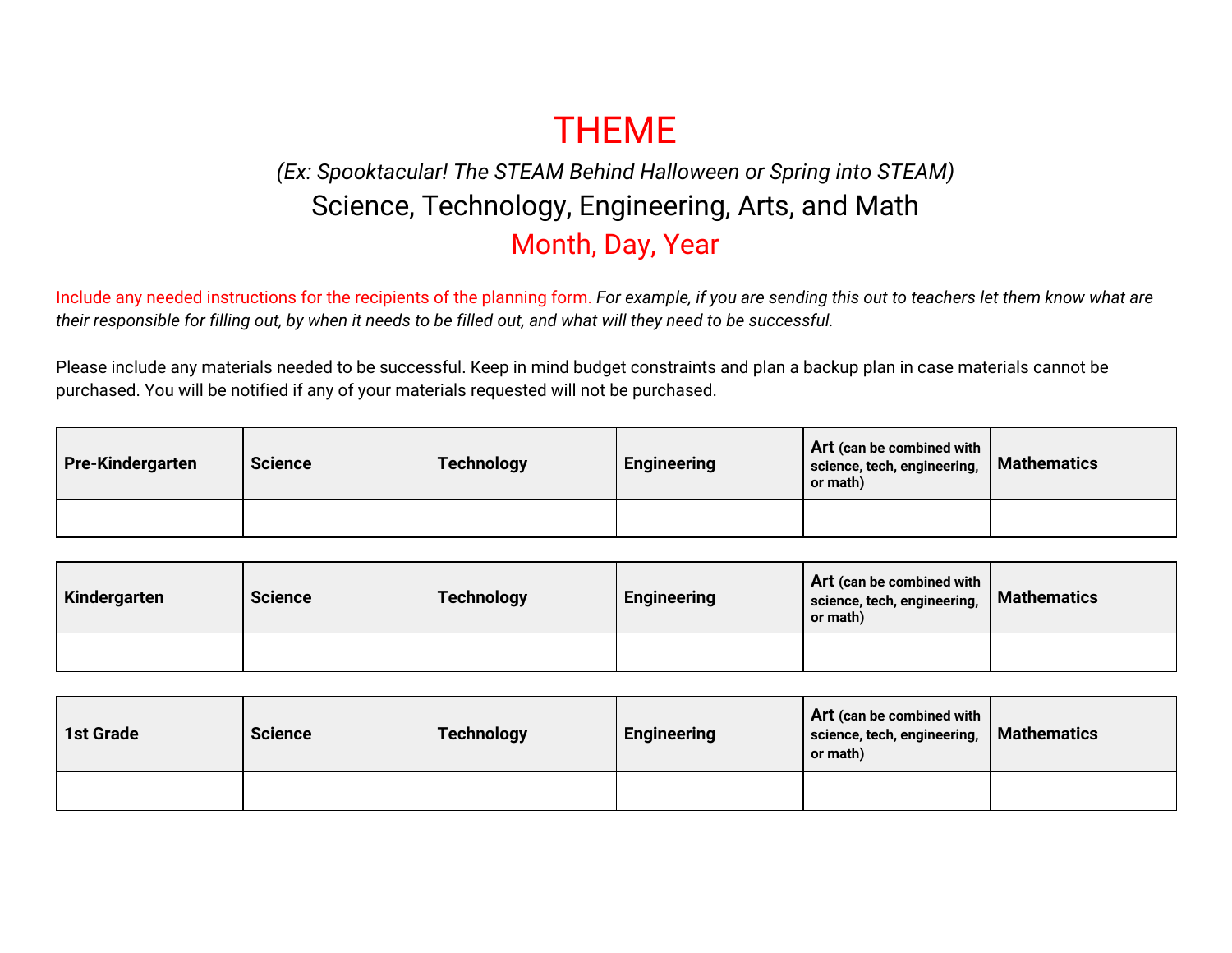| 2nd Grade | <b>Science</b> | <b>Technology</b> | <b>Engineering</b> | Art (can be combined with<br>science, tech, engineering,<br>or math) | <b>Mathematics</b> |
|-----------|----------------|-------------------|--------------------|----------------------------------------------------------------------|--------------------|
|           |                |                   |                    |                                                                      |                    |

| 3rd Grade | <b>Science</b> | <b>Technology</b> | <b>Engineering</b> | Art (can be combined with<br>science, tech, engineering,<br>or math) | <b>Mathematics</b> |
|-----------|----------------|-------------------|--------------------|----------------------------------------------------------------------|--------------------|
|           |                |                   |                    |                                                                      |                    |

| 4th Grade | <b>Science</b> | <b>Technology</b> | <b>Engineering</b> | Art (can be combined with<br>science, tech, engineering,<br>or math) | <b>Mathematics</b> |
|-----------|----------------|-------------------|--------------------|----------------------------------------------------------------------|--------------------|
|           |                |                   |                    |                                                                      |                    |

| 5th Grade | <b>Science</b> | <b>Technology</b> | <b>Engineering</b> | Art (can be combined with<br>science, tech, engineering,<br>or math) | <b>Mathematics</b> |
|-----------|----------------|-------------------|--------------------|----------------------------------------------------------------------|--------------------|
|           |                |                   |                    |                                                                      |                    |

| <b>Specials, Support,</b><br>Life Skills, Library, &<br><b>GT</b> | <b>Science</b> | <b>Technology</b> | <b>Engineering</b> | Art (can be combined with<br>science, tech, engineering,<br>or math) | <b>Mathematics</b> |
|-------------------------------------------------------------------|----------------|-------------------|--------------------|----------------------------------------------------------------------|--------------------|
|                                                                   |                |                   |                    |                                                                      |                    |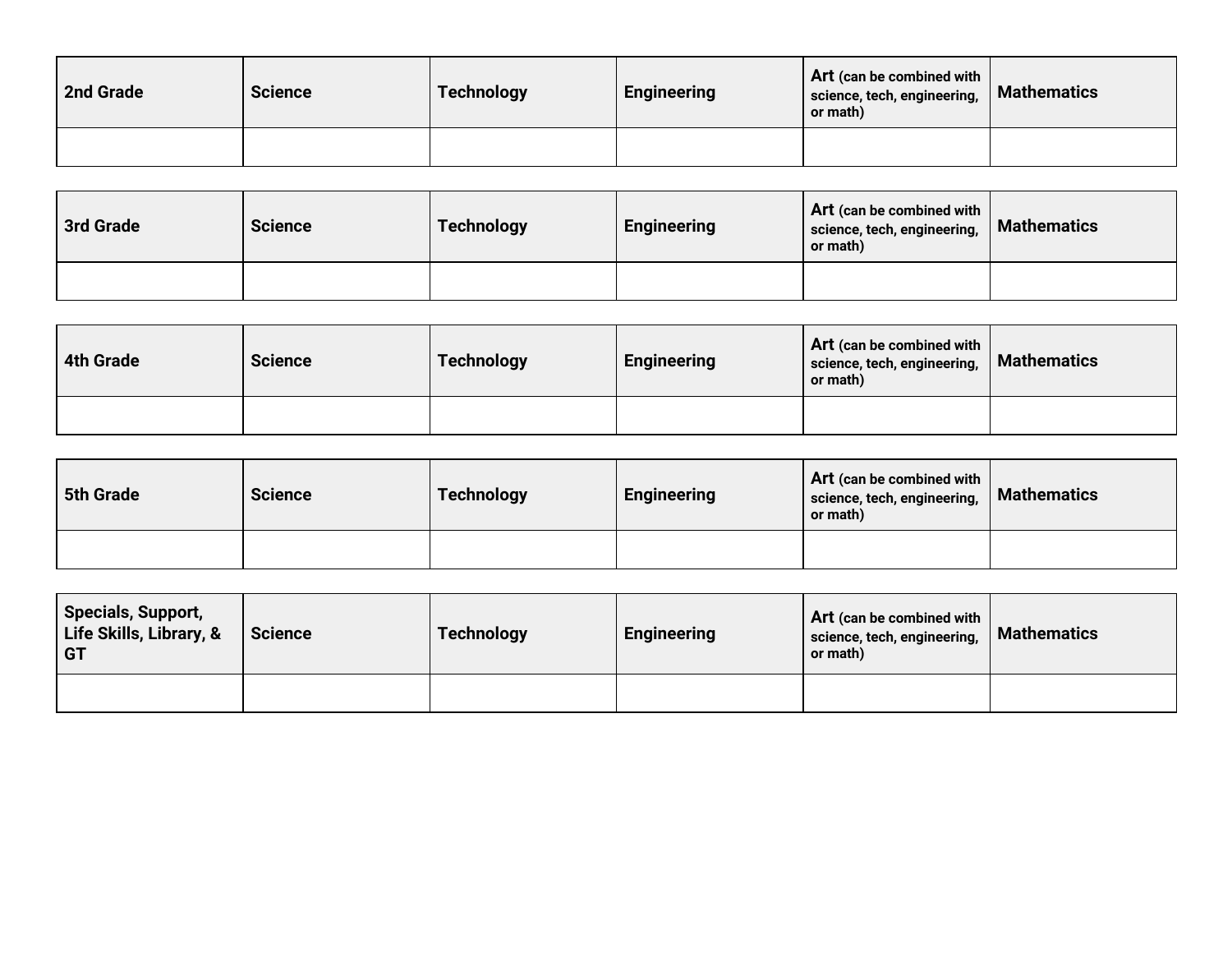### **To do list for STEAM Night Planning Team:**

| <b>Exhibit</b>                                               | <b>Exhibit Point of Contact</b>                                | <b>Responsible Party</b>                                        | <b>Status</b>                                                     |
|--------------------------------------------------------------|----------------------------------------------------------------|-----------------------------------------------------------------|-------------------------------------------------------------------|
| <b>Business or Community Partner /</b><br>Group / Department | Who will need to be contacted in order<br>to set something up? | Who will be responsible for<br>contacting/confirming Exhibitor? | Where are you in the process (Ex:<br>Email Sent/Called/Confirmed) |
|                                                              |                                                                |                                                                 |                                                                   |
|                                                              |                                                                |                                                                 |                                                                   |
|                                                              |                                                                |                                                                 |                                                                   |
|                                                              |                                                                |                                                                 |                                                                   |
|                                                              |                                                                |                                                                 |                                                                   |
|                                                              |                                                                |                                                                 |                                                                   |
|                                                              |                                                                |                                                                 |                                                                   |
|                                                              |                                                                |                                                                 |                                                                   |
|                                                              |                                                                |                                                                 |                                                                   |
|                                                              |                                                                |                                                                 |                                                                   |
|                                                              |                                                                |                                                                 |                                                                   |
|                                                              |                                                                |                                                                 |                                                                   |
|                                                              |                                                                |                                                                 |                                                                   |
|                                                              |                                                                |                                                                 |                                                                   |
|                                                              |                                                                |                                                                 |                                                                   |
|                                                              |                                                                |                                                                 |                                                                   |
|                                                              |                                                                |                                                                 |                                                                   |
|                                                              |                                                                |                                                                 |                                                                   |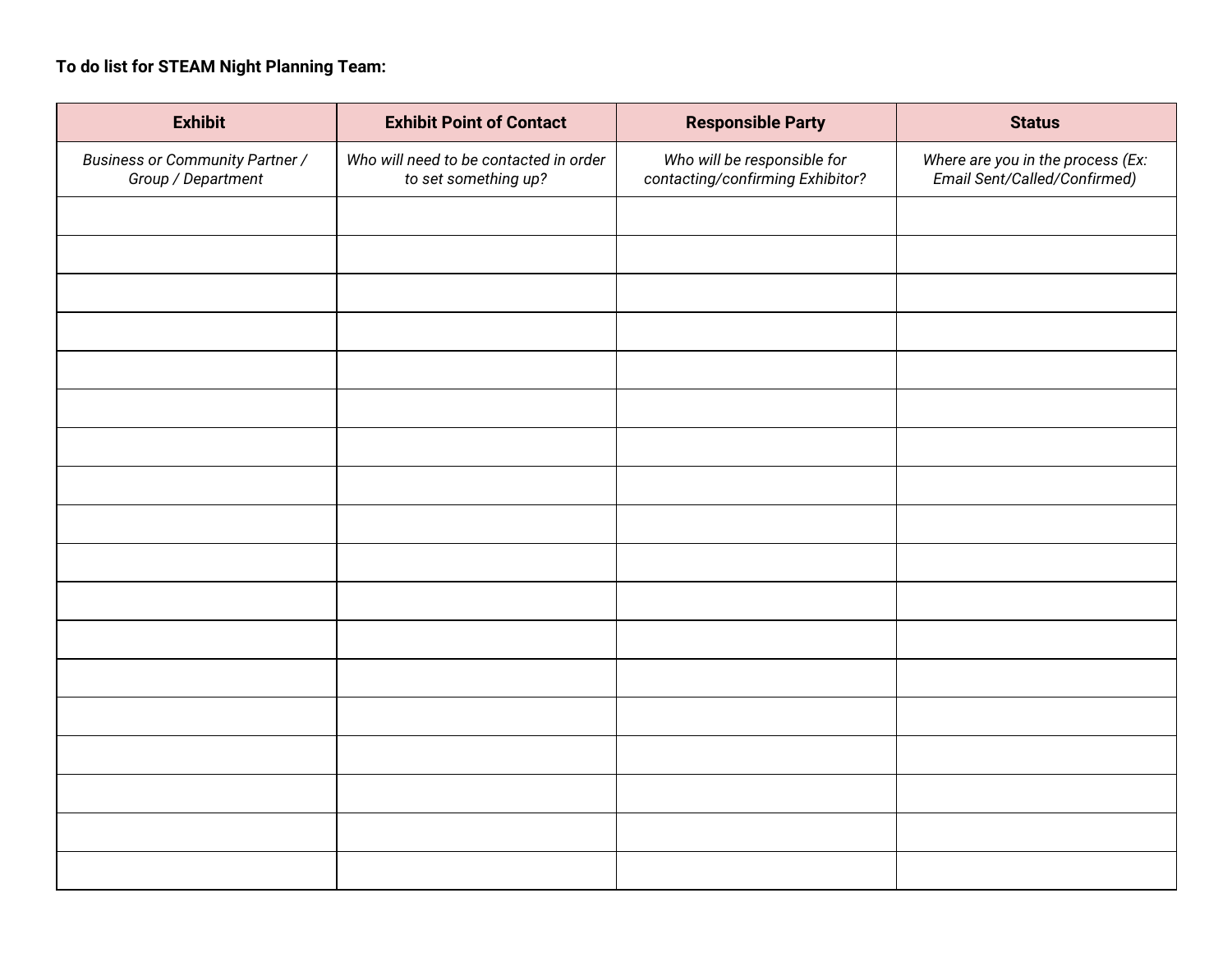#### **Checklist to Help Plan Your Event:**

#### **In the Beginning**

- ❏ After consulting with the principal, lead teachers and other staff decide the type of STEM event you will be putting on this spring. Now is a good time to begin to choose a theme for your event.
- ❏ Choose a date and time and put it on the school calendar. Be sure to have an alternate date due to inclement weather.

#### **Two Months Out**

- ❏ Present the concepts theme and ideas to the staff and enlist volunteers to serve on a planning committee. This committee will immediately meet to choose activities, locate resources, and determine supplies needed.
- ❏ Write letters to local businesses requesting exhibits, supplies or donations to purchase materials.
- ❏ Write letters to local universities, local engineering societies, and businesses for volunteers.
- ❏ Send an information flyer home with students inviting parents to volunteer as well as a list of supplies needed that can be donated. Be sure that you have a collection site and have a plan to organize the materials as they arrive.
- ❏ Send an email to the staff requesting volunteers for the event.

#### **One Month Out**

- ❏ Invite other school administrators and special guests.
- ❏ Notify the local press about your event. Ask for them to cover the event well as send a photographer.
- ❏ Make sure the event is advertised on the PTA website, school website, and school outdoor sign if there is one.
- ❏ Create a schematic drawing of where each activity will be completed and inventory tables needed in order to decide if more tables are needed

#### **Three Weeks Out**

- ❏ Assign volunteers their tasks. Make sure you have people to help set up and clean up. Note: at least two people (preferably those who have been most involved in all aspects of planning) should not be assigned a specific center so they can keep an eye on everything and deal with issues if they arise. Scissors break, string runs out, and things spill, so you will need runners to deal with this.
- ❏ Give staff members and other volunteers their design briefs and activities. Remind them to actually do the activities so that any problems or questions can be answered.
- ❏ Begin to make activity packets for each center.
- ❏ Purchase materials still needed.
- ❏ Arrange for any refreshments for volunteers- if applicable.
- ❏ Continue to advertise: posters in school, PTA newsletter, community newsletter, school website, and Facebook page.
- ❏ Develop a system for distribution of attendees. You don't want them all heading to one area. We use colored- coded fliers that are distributed by greeters at the door. Each color has families heading to different locations so the population is spread throughout the event and we don't end up with bottlenecks in areas.